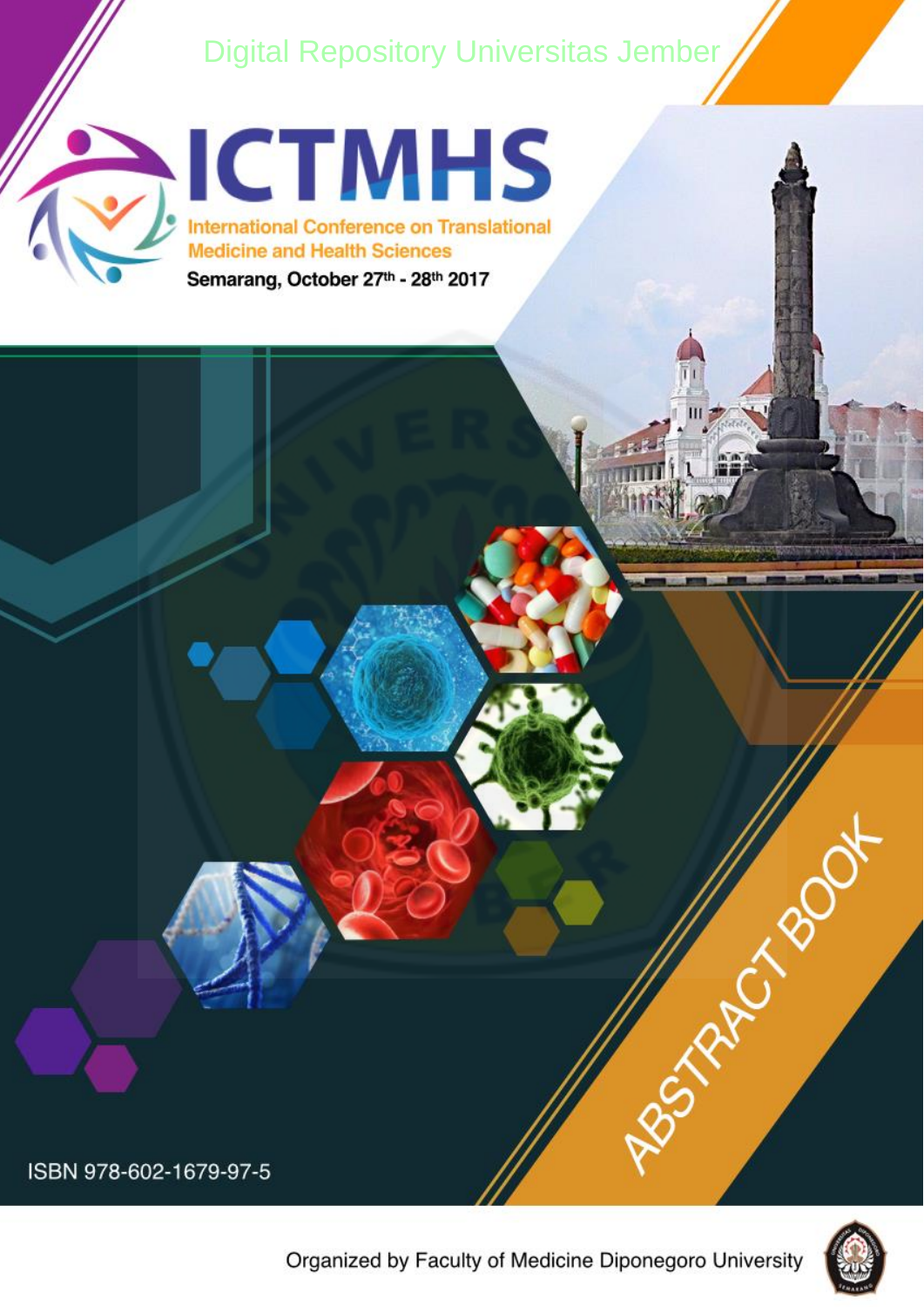# [Digital Repository Universitas Jember](http://repository.unej.ac.id/)

# **Editors**

#### **Galuh D. N. Astuti, MD, PhD**

*De[partment Clinical Parasitology/ Center for Biomedical Research \(CEBIOR\), Faculty of Medic](http://repository.unej.ac.id/)ine, Diponegoro University*

#### **Rahajeng Tunjungputri, MD, PhD**

*Department Clinical Parasitology/ Center for Tropical and Infectious Diseases (CENTRID), Faculty of Medicine, Diponegoro University*

#### **Muflihatul Muniroh, MD, PhD**

*Department of Physiology/ Center for Biomedical Research (CEBIOR), Faculty of Medicine, Diponegoro University* 

### **Nani Maharani, MD, PhD**

*Department of Clinical Pharmacology/ Center for Biomedical Research (CEBIOR), Faculty of Medicine, Diponegoro University*

#### **Full manuscripts will be published in the following scopus-indexed journals**

**Pakistan Journal of medical and Health Sciences** (Scopus-indexed) **Hiroshima Journal of Medical Sciences** (Scopus-indexed) **Nurse Media Journal of Nursing** (National-accredited, DOAJ, Google Scholar-indexed) **Journal of Biomedicine and translational Research** (DOAJ, Google Scholar-indexed)

*All the accepted manuscripts will go through selection processes upon publication in the aforementioned journal.*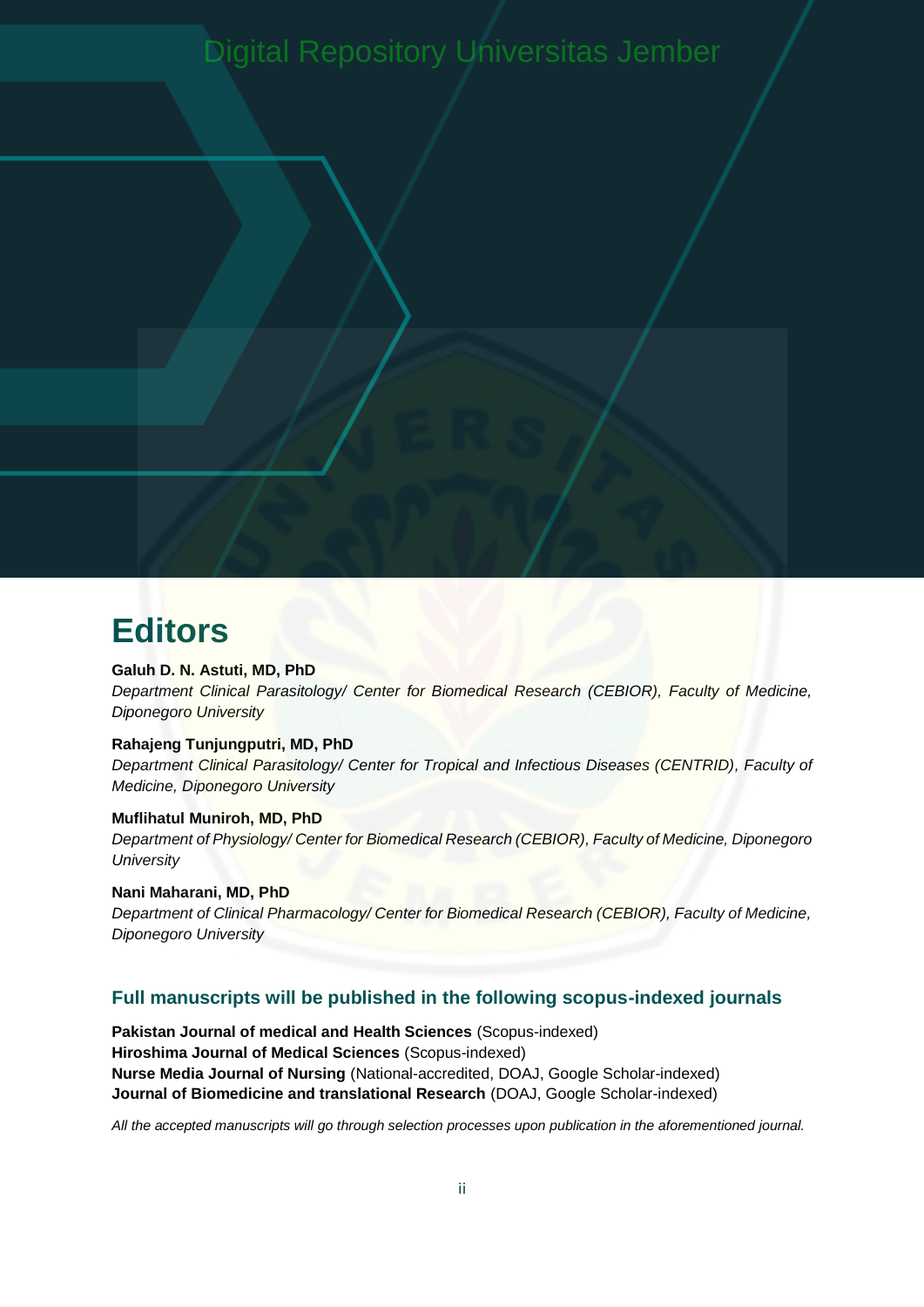

## **Advisors**

Prof. dr. Sultana MH Faradz., Ph.D IV/e Prof. Dr. M Hussein Gasem, PhD, SpPD, K-PTI IV/d in RSUP Dr. Kariadi Prof. Dr. dr. Suprihati, M.Sc., Sp.THT-KL(K). IV/d dr. Achmad Zulfa Juniarto, M.Si.Med., Sp.And., Ph.D III/c

## **Chair**

dr. Muflihatul Muniroh, M.Si.Med, Ph.D III/b

## **Vice Chair**

dr. Nani Maharani, M.Si.Med, Ph.D III/b

### **Secretary**

Faizah Fulyani. S.Si., M.Sc., PhD Contract employment dr. Ainun Rahmasari Gumay, M.Si.Med **III**/b dr. Darmawati Ayu Indraswari, M.Si.Med III/b Dewi Marfu'ah Kurniawati, S.Gz., M.Gizi Contract employment Ayu Rahadiyanti, S.Gz., MPH Contract employment Laila Mubarokah, S.E Contract employment Fitri Sulistyaningrum, S.E Contract employment Dyah Ayu Belawanti Sarbina, Amd Contract employment Gunawan Nur Cahyo, S.Si Contract employment

### **Treasurer**

Winda Oktoraninggar, SE Contract employment<br>
Fyl Silitoma Kriswanto S Kom (II/b Evi Silitoma Kriswanto, S.Kom

## **Scientific comittee**

| Dr. dr. Tri Indah Winarni, M.Si.Med., PA        | III/c |
|-------------------------------------------------|-------|
| Dr. Khairul Anam, S.Si., M.Si                   | III/c |
| dr. Muhamad Thohar Arifin, Ph.D., PA., Sp.BS(K) | III/d |
| Dr. Diana Nur Afifah S.TP., M.Si.               | III/b |
| Meidiana Dwidiyanti, S.Kp., M.Sc                | IV/b  |
| dr. Desy Armalina, M.Si.Med                     | III/b |
| Ns.Sri Padmasari, S.Kep., MNS                   | III/b |
| dr. Endang Sri Lestari, Ph.D                    | III/b |
| dr. Endang Mahati, M.Sc, Ph.D                   | III/b |
| dr. Rahajeng N Tunjungputri, M.Si.Med, Ph.D     | III/b |
| dr. Galuh Dyah Nur Astuti, M.Si.Med, Ph.D       | III/b |
|                                                 |       |

## **Publication comittee**

Gemala Anjani, S.P., M.Si., Ph.D III/a Dr. dr. I Edward Kurnia Setiawan L, Sp.PK, MH.Kes III/b Ririn Maisaroh, Amd **Contract employment** Contract employment Arvi Paramita Dewi, S.Kom III/b Laili Rachmatika, Amd **Contract employment** Contract employment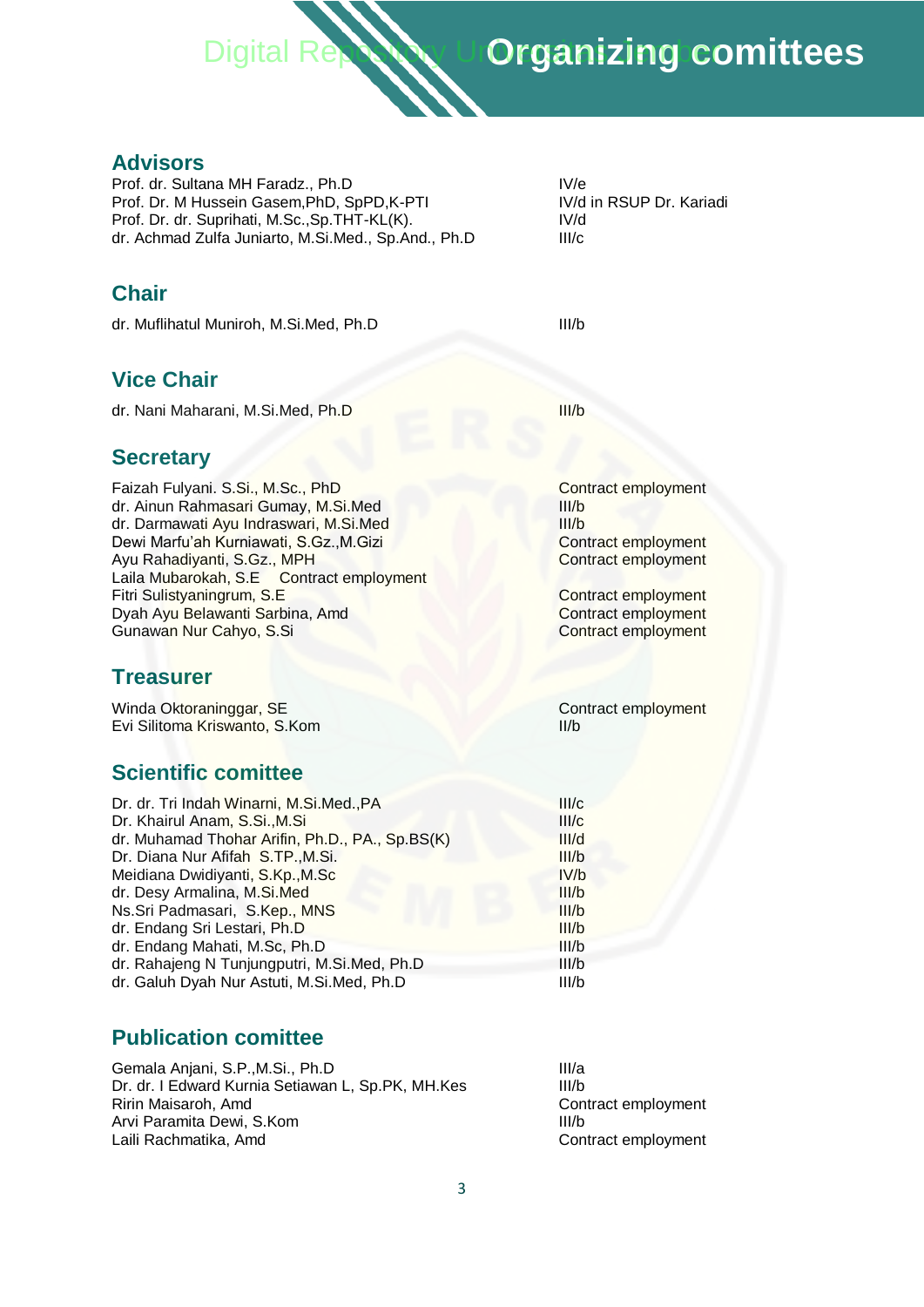

## **Programme comittee**

| dr. Yuriz Bakhtiar, Ph.D, Sp.BS               | III/b |
|-----------------------------------------------|-------|
| dr. Sulistiyati Bayu Utami, Ph.D, Sp.JP, FIHA | III/c |
| Dr. Anggorowati, S.Kp., M.Kep.Sp.Mat          | III/a |
| dr. Anna Mailasari, Sp.THT-KL                 | III/b |
| drg. Nadia Hardini, Sp.KG                     | III/b |

## **Finance comittee**

dr. RR. Mahayu Dewi Ariani, MSi.Med III/b dr. Galuh Hardaningsih, M.Si.Med,Sp.A **IIII/b** Rachma Purwanti, S.KM., M.Gizi Contract employment Dr. dr. Renny Yuniati, Sp.KK III/d dr. Eka Chandra Herlina, M.Sc, Sp.OG III/b drg. Ananta Herachakri Pitaloka, Sp.Ort Contract employment

## **A[ccomodation, transportation, documentation and IT](http://repository.unej.ac.id/)**

dr. Tun Paksi Sareharto, M.Si.Med., Sp.A<br>dr. Buwono Puruhito, Sp.KK dr. Buwono Puruhito, Sp.KK Ary Ardianto, S.Kom III/c Muhammad Hasin, S.Kom **III/a** Agus Salim, ST Contract employment Abu Mansur Contract employment

## **Meals and hospitality**

dr. Donna Hermawati, M.Si.Med **IIII/b**